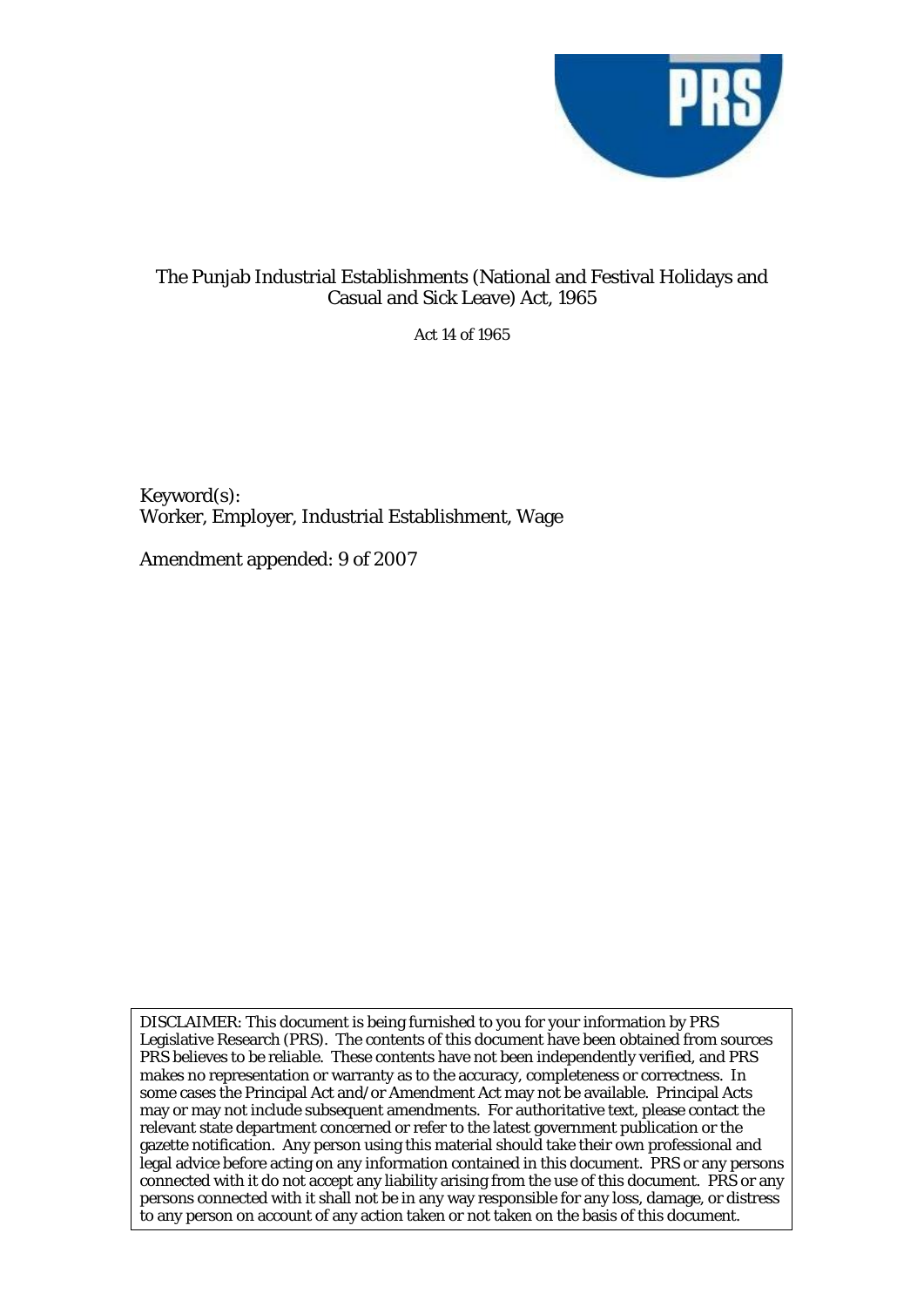## : **Pb. Act 141 NDUSTRIAL ESTABLISHMENTS (NATIONAL AND FESTIVAL HOLIDAYS AND CASUAL AND SICK** LEAVE)

# THE PUNJAB INDUSTRIAL ESTABLISHMENTS **(NATIONAL** AND **FESTIVAL HOLIDAYS** AND **CASUAL** AND **SICK LEAVE) ACT, 1965**

PUNJAB ACT NO. 14 OF 1965

### ARRANGEMENT OF SECTIONS

### **Sections.**

 $\mathcal{L}$ 

ξ

- 1. **Short tide, extent and commenccmcnt.**
- **3 Definitions.**
- **3. Nauonal and festival holidays.**
- **4. Casual and sick leave.**
- **5. W~ges.**
- *6.* **Account** of **holidays and leave to be kept.**
- **7. Inspeclors.**
- **8. Powers of Inspectors.**
- 9. Penalties.
- 10. **Power to recover wages.**
- 11. **Penalty** for **obstructing Inspector.**
- 12. **Cognizance** of **offences.**
- **13. Exemptions.**
- 14. **Eights and privileges under** odwr **laws, eic.. nor affected.**
- 15. **Power to make rules.**

THE SCIFEDULE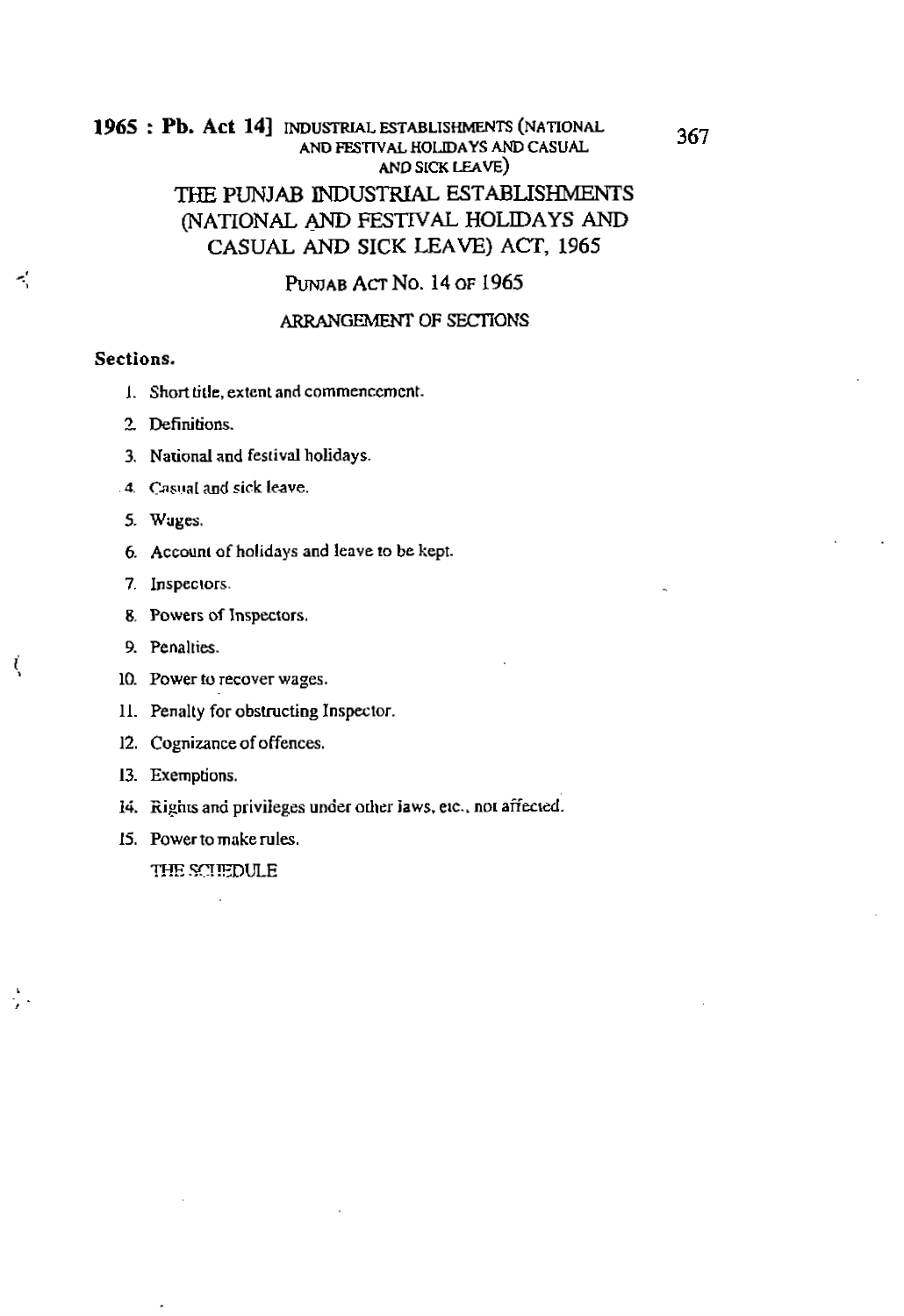## 1965 : Pb. Act 14] INDUSTRIAL ESTABLISHMENTS (NATIONAL AND FESTIVAL HOLIDAYS AND CASUAL AND SICK LEAVE)

 $\mathbf{x}'$ 

Ą

## THE PUNJAB INDUSTRIAL ESTABLISHMENTS (NATIONAL AND FESTIVAL HOLIDAYS AND CASUAL AND SICK LEAVE) ACT, 1965

(PUNJAB ACT NO. 14 OF 1965)

[Received the assent of the Governor of Punjab on the 19th May, 1965, and first published for general information in the Punjab Government Gazette (Extraordinary), Legislative Supplement, Part I, of 22nd June, 1965.]

|      | 2   |                                                                                                                                |                                                                                                                                                                                                             |
|------|-----|--------------------------------------------------------------------------------------------------------------------------------|-------------------------------------------------------------------------------------------------------------------------------------------------------------------------------------------------------------|
| Yer  | No. | ٠.<br>Short title                                                                                                              | Whether repealed or otherwise<br>affected by legislation                                                                                                                                                    |
| 1965 | 14  | The Punjab Indus-<br>trial Establishments<br>(National and Fest-<br>tival Holidays and<br>Casual and Sick Leave)<br>Act, 1965. | Amended by the Haryana Adaptation of<br>Laws (State and Concurrent Subjects)<br>Order, 1968 <sup>2</sup><br>Amended by Haryana Act 8 of 1972 <sup>3</sup><br>Amended by Haryana Act 24 of 1976 <sup>5</sup> |

AN

### Act

# to provide for the grant of National and Festival Holidays and Casual and Sick Leave to persons employed in Industrial Establishments in the State of 'iHarvana).

Be it enacted by the Legislature of the State of Punjab in the Sixteenth Year of the Republic of India as follows :-

1. (1) This Act may be called the Punjab Industrial Establishments (National and Festival Holidays and Casual and Sick Leave) Act, 1965.

(2) It extends to the whole of the State of  $\rm{^4}$ [Haryana].

Short title. extent and commencement.

1. For Statement of Objects and Reasons, see Punjab Government Gazette (Extraordinary), 1965, page 369.

2. See Harayna Government Gazette (Extraordinary), dated 29th October, 1968.

- 3. For Statement of Objects and Reasons, see Haryana Government Gazette (Extraordinary), 1972, page 438.
- 4. Substituted for the word "Punjab" by Haryana Adaptation of Laws Order, 1968.
- 5. For Statement of objects and Reasons, see Haryana Government Gazette (Extraordinary), dated, 30-6-1976. page 1170.

369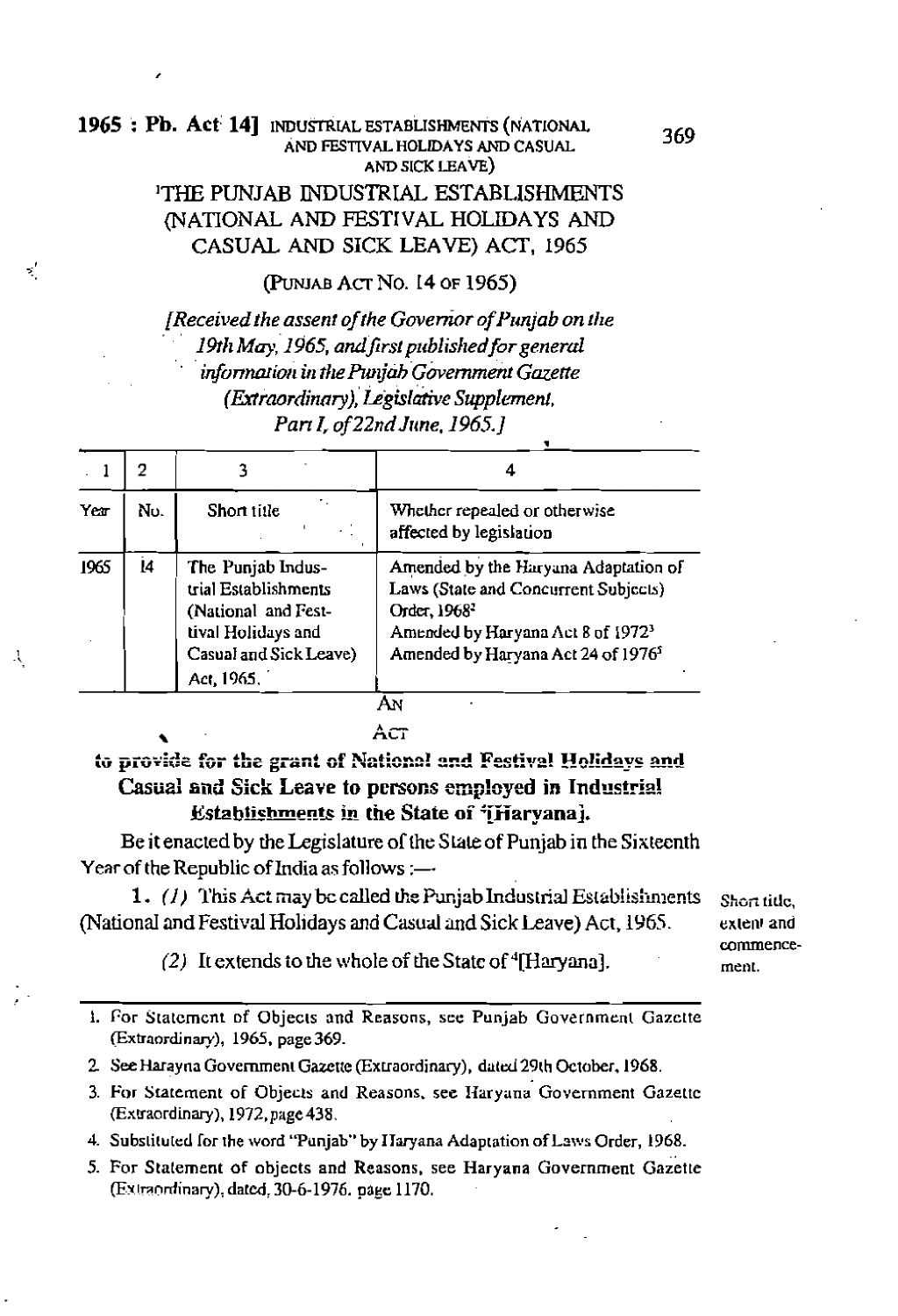(3) It shall come into force on the first day of July, 1965.

Definitions.

- 2. In this Act, unless the context otherwise requires,—
	- ( $a$ ) "day" means a period of twenty-four hours beginning at mid-night:
	- Provided that in the case of a worker who works in a shift which extends beyond mid-night, such period of twentyfour hours shall begin when his shift ends.
	- $(b)$ , "worker" means-
		- $(i)$  any person (including an apprentice) employed in any industrial establishment to do any skilled or unskilled, manual, supervisory, technical or clerical work for hire or reward, whether the terms of employment be expressed or implied; or
		- $(ii)$  any other person employed in any industrial establishment whom the Government may, by notification, declare to be a worker for the purposes of this Act:
	- $(c)$  "employer", when used in relation to an industrial establishment, means the person who has ultimate control over the affairs of the industrial establishment, and where the affairs of any industrial establishment are entrusted to any other person, whether called a managing agent, manager, superintendent or by any other name, such other person shall be deemed to be the employer;
	- (d) "Government" means the Government of the  $\frac{1}{3}$ State of Haryana];
	- $(e)$  "industrial establishment" means-
		- (i) any factory as defined in clause (m) of section 2 of the Factories Act, 1948 (Central Act 63 of 1948), or any place which is deemed to be a factory under subsection (2) of section 85 of that Act; or

<sup>1.</sup> Substituted for the words "State of Punjab" by Haryana Adaptation of Laws order, 1968.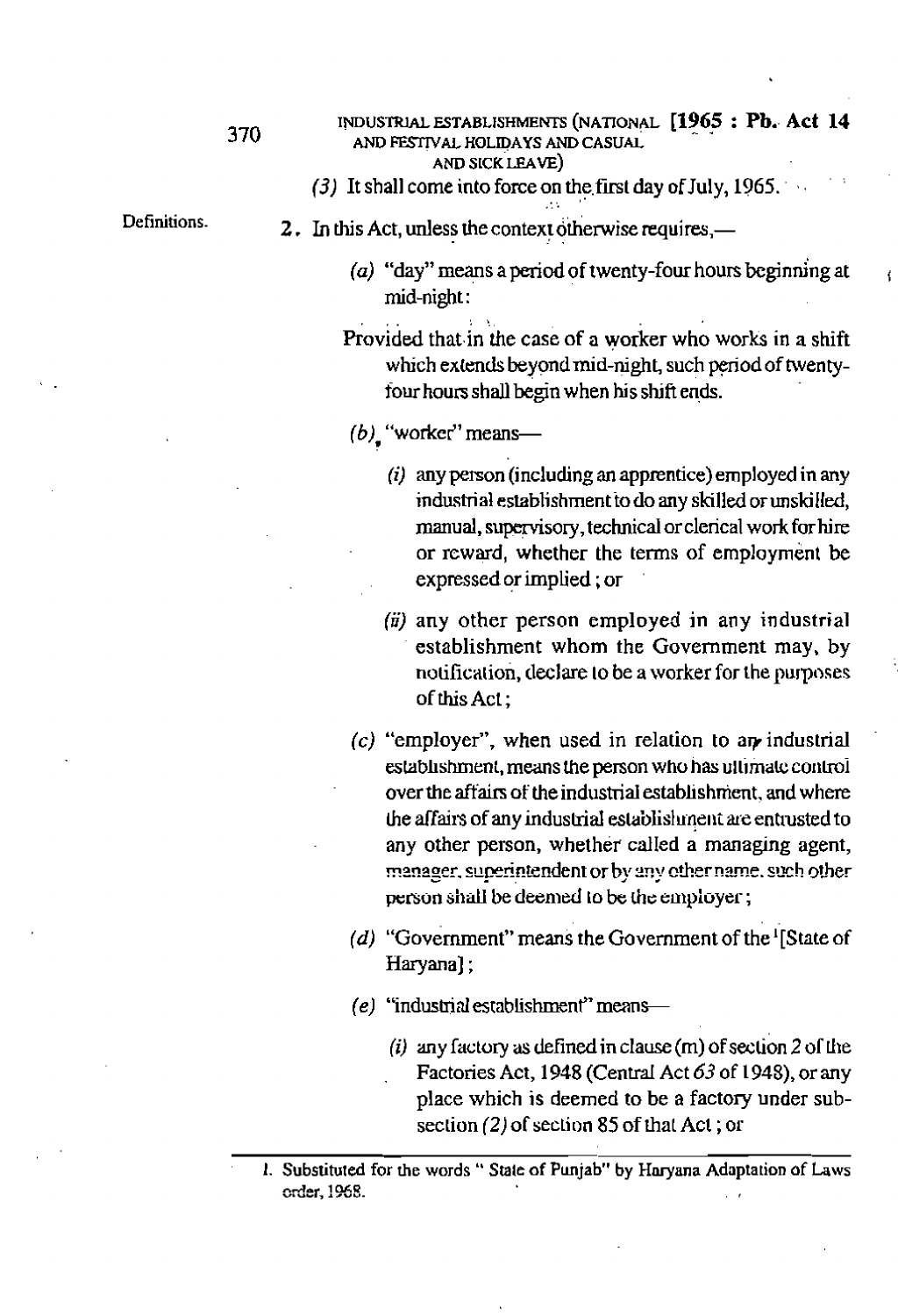## 1965 : Pb. Act 14] INDUSTRIAL ESTABLISHMENTS (NATIONAL AND FESTIVAL HOLIDAYS AND CASUAL

## **AND SICK LEAVE)**

(ii) any plantation as defined in clause  $(f)$  of section 2 of the Plantations Labour Act, 1951 (Central Act 69 of 1951):

371

- (f) "Inspector" means an Inspector appointed under sub- $\blacksquare$ section  $(1)$  of section 7;
- $(g)$  "prescribed" means prescribed by rules made under this Act:
- (h) "wages" means all remuneration (whether by way of salary, allowances or otherwise) expressed in terms of money or capable of being so expressed which would, if the terms of employment, express or implied, were fulfilled, be payable to a worker in respect of his employment or of work done in such employment, but does not include-

(a) any bonus;

h,

ś,

- $(b)$  the value of any house accommodation, supply of light, water, medical facilities or other amenity or of any service or of any concessional supply of foodgrains or other articles:
- (c) any contribution paid or payable by the employer-
	- (i) to any pension or provident fund, and the interest which may have accrued thereon; or
	- (ii) for the benefit of the worker under any law for the time being in force;
- (d) any travelling allowance or the value of any travelling concession:
- (e) any sum paid to the worker to defray special expenses entailed on him by the nature of his employment; or
- $(f)$  any gratuity payable on the termination of employment.

3. (1) Every worker shall, in each calendar year, be allowed in such National and manner and on such conditions as may be prescribedfestival

holidays.

 $(a)$  three national holidays of one whole day each on the 26th January, 15th August and 2nd October; and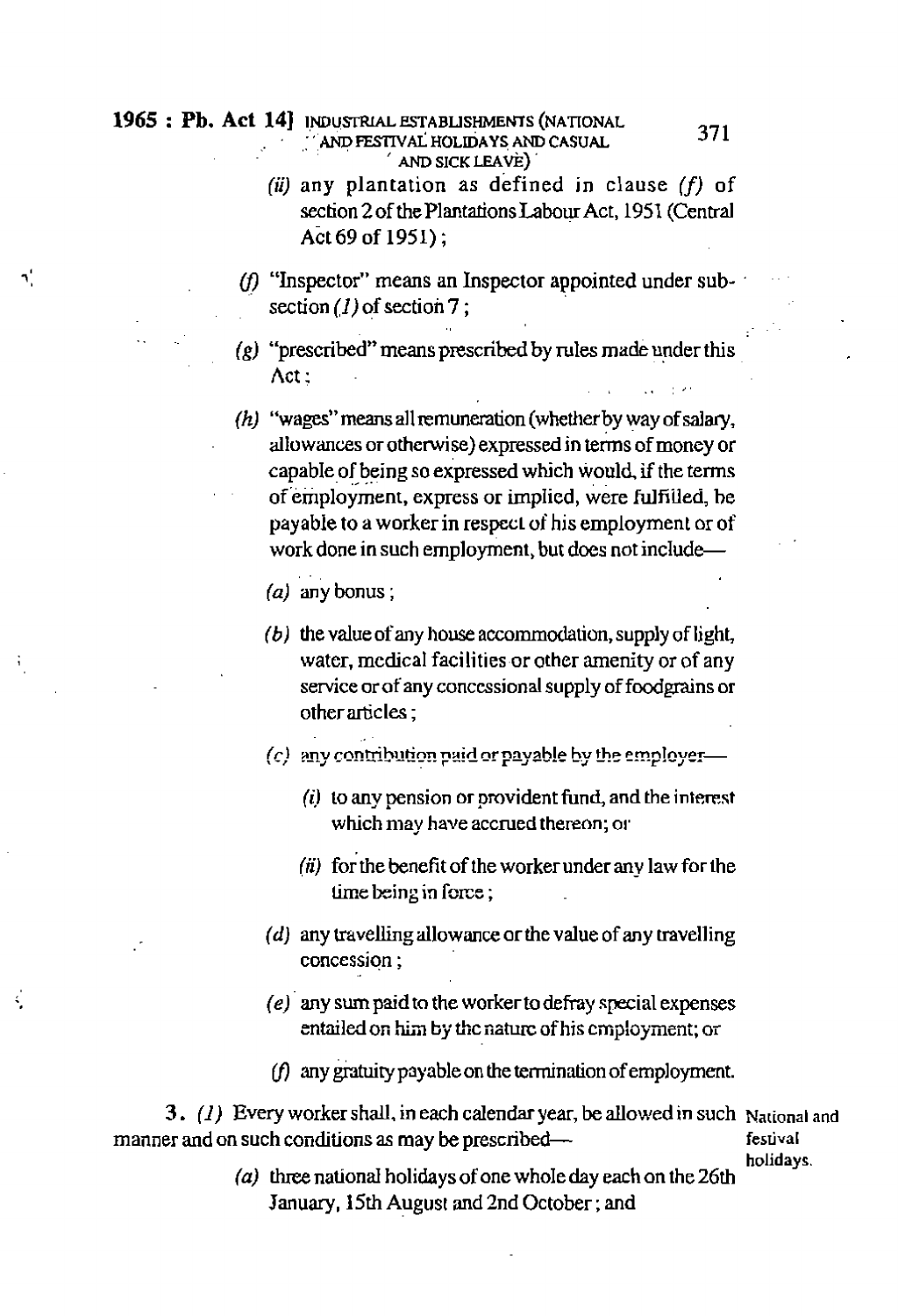- INDUSTRIAL ESTABLISHMENTS (NATIONAL [1965 : Pb. Act 14 AND FESTIVAL HOLIDAYS AND CASUAL AND SICK LEAVE)
	- (b)  $\frac{1}{2}$  [five] other holidays on any of the festivals specified in the Schedule appended to this Act;

Provided that for purposes of clause  $(b)$ , where at least ten per centum of the workers of an industrial establishment so desire, they may, in lieu of the festival holiday, avail of two half holidays on any of the festival days of their choice specified in such Schedule after settlement in this behalf has been made between the employer and the representatives of the workers in such manner as may be prescribed.

(2) The Government may by notification add to the Schedule appended to this Act any festival, and thereupon the Schedule shall be deemed to be amended accordingly.

Casual and 4. Every worker shall in each calendar year, be allowed by the sick leave. employer casual leave for seven days and sick leave for fourteen days in such manner and on such conditions as may be prescribed.

> *Explanation*.— For purposes of this section, such conditions may provide that one kind of leave shall not be linked with another kind of leave, whether due under this Act, or under any other law for the time being in force.

Wages.

5. Notwithstanding any contract to the contrary, every worker shall, for each of the national and festival holidays and of the days of casual or sick leave, be paid by the employer wages at a rate equivalent to his average daily wage:

Provided that-

- (a) no worker shall be entitled to be paid such wages for any holiday or leave, other than a national holiday, if his name was not on the rolls of the industrial establishment continuously for a period of one month immediately preceding such holiday or leave;
- (b) where a worker is entitled to sickness benefit under the Employees' State Insurance Act, 1948, or sickness allowance under the Plantations Labour Act, 1951, he shall not be entitled to be paid such wages for the days of sick leave allowed to him under this Act; and

I. Substituted for the word "four" by Haryana Act 8 of 1972.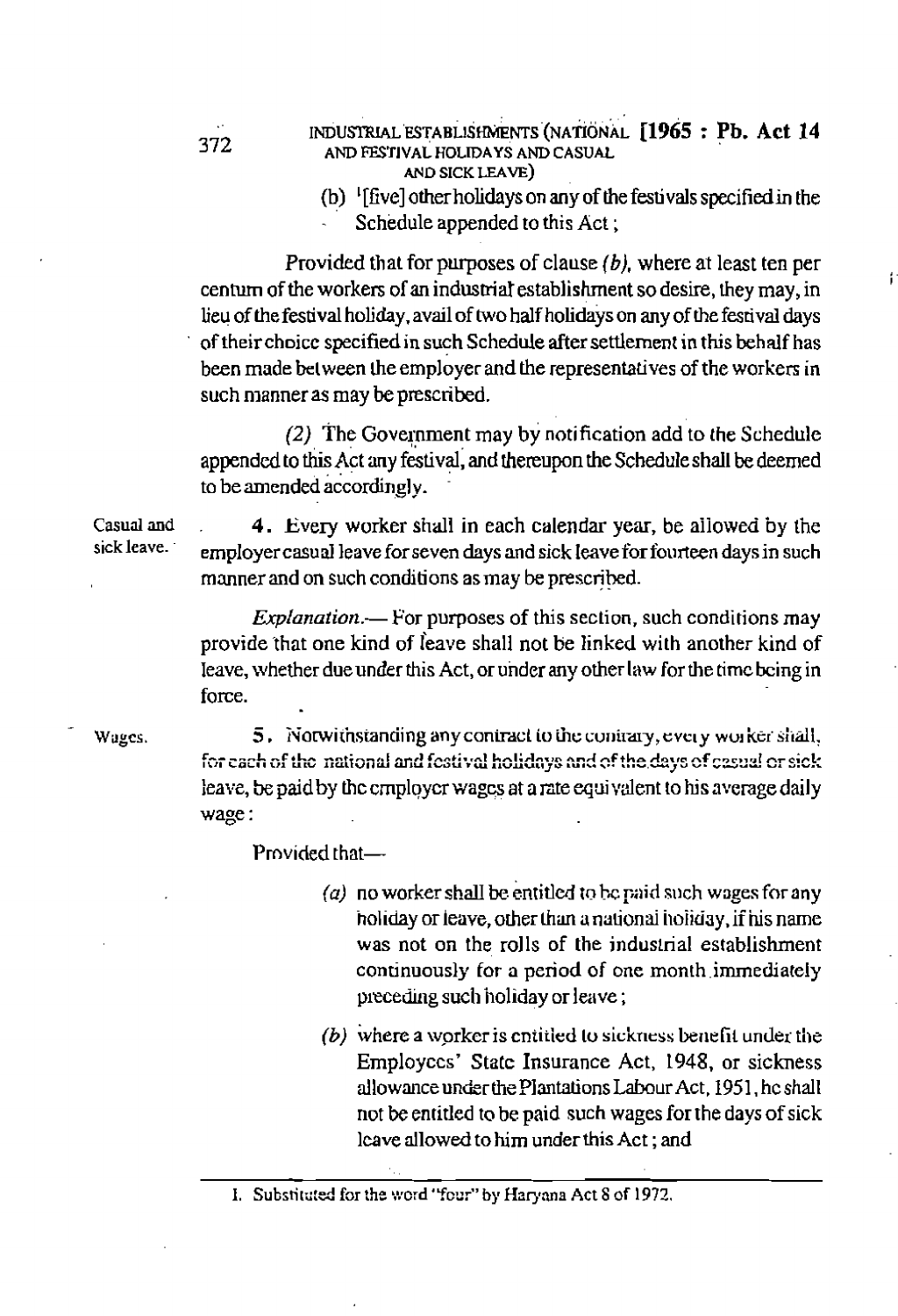### 1965 : Pb. Act 14] INDUSTRIAL ESTABLISHMENTS (NATIONAL AND FESTIVAL HOLIDAYS AND CASUAL AND SICK LEAVE)

 $\pi'$ 

ŧ.

 $(c)$  where a worker is not entitled to such sickness benefit or sickness allowance, he shall be paid wages for the days of sick leave allowed to him under this Act at a rate equivalent to one-half of his average daily wage.

(2) Where a worker works on any holiday allowed under section 3, he shall, at his option, be entitled to-

- (a) twice his average daily wage for that day, or
- $(b)$  his average daily wage for that day and a substituted holiday with his average daily wage on any other day within ninety days from the day on which he so works.

*Explanation*.  $\leftarrow$  For the purposes of this section, the average daily wage of a worker shall be computed on the basis of his total full-time wages during the preceding three calendar months, exclusive of any over-time wages, if any:

Provided that the average daily wage of a worker who is paid wages by the day or at piece rate shall be computed on the basis of his wages for the days on which he actually worked during the month immediately preceding such holiday or leave.

**6.** Every employer shall keep in such form and manner as may be Account of prescribed an account of festival holidays, casual leave and sick leave of holidays and every worker and every worker shall have access to such account.

leave to be KCDT.

373

7. (1) The Government may, by notification, appoint such persons  $\Gamma$  has bectors. or class of persons as it may think fit to be Inspectors for carrying out the purposes of this Act for such areas as may be specified in the notification.

(2) Every Inspector shall be deemed to be a public servant within the meaning of section 21 of the Indian Penal Code (Central Act XLV of 1860).

8. Subject to any rules made by the Government in this behalf, an powers of Inspector may, within the area for which he is appointed-Inspectors.

> (a) enter at all reasonable times any place which is, or which he has reason, to believe to be, an industrial establishment: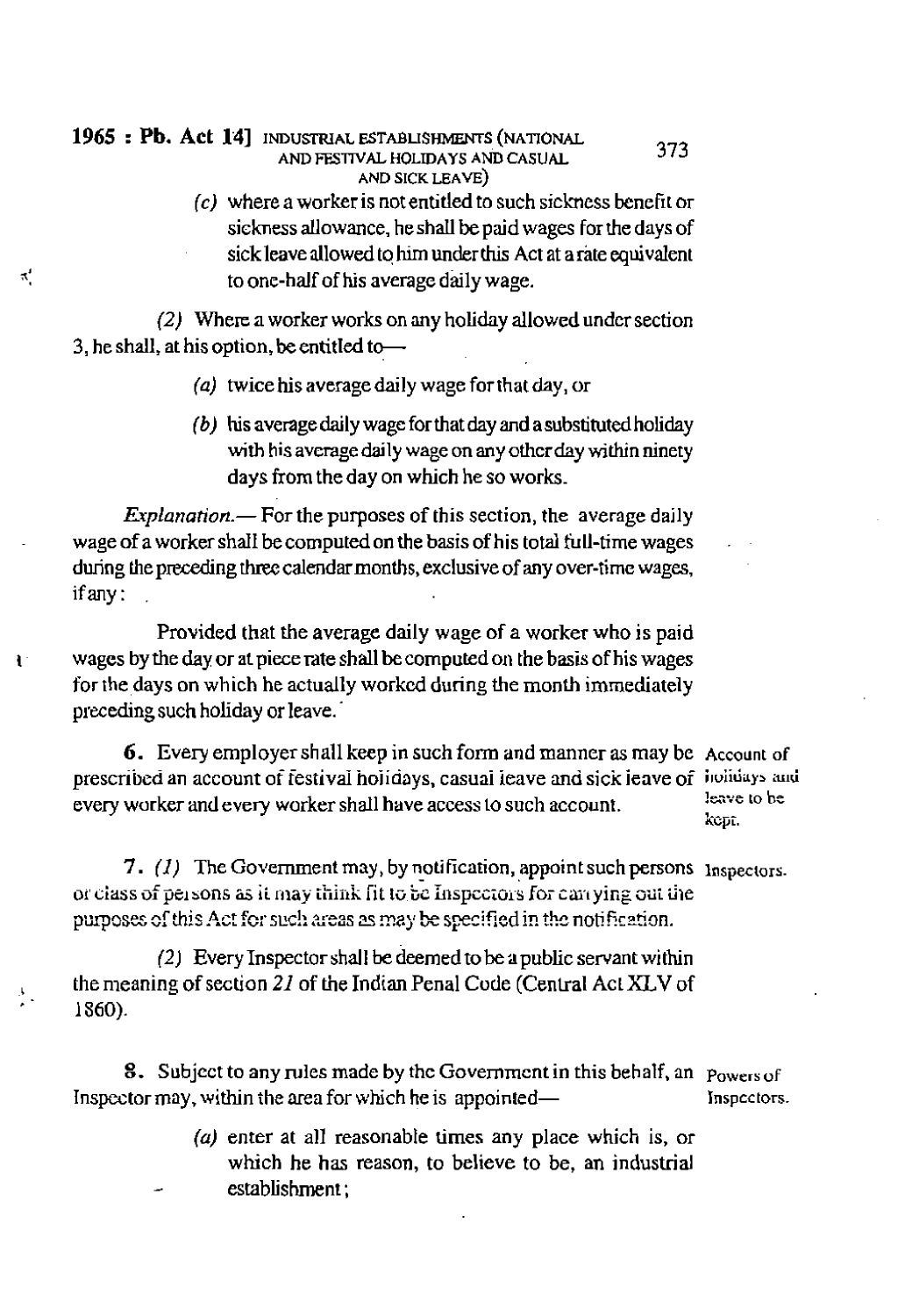#### **1374** INDUSTRIAL ESTABLISHMENTS (NATIONAL **[1965 : Pb. Act 14**<br> **AND CESTRAL HOLDANS AND CASHAL** *AND* **FE!TIWAL HOLIDAYS AND CASUAL AND SICK LEAVE)**

- *(b)* **make** such **examination of** *rtle* premises **and** of **any**  - **prescribed registers,** records **and notice+** and **take on** *the*  **spot or otherwise the evidence of such person as he may deem necessary for carrying out** the **purposes of that Act** I
- **(c) exercise such other powers as** may be necessary for carrying out the **purposes of this Act** :

**Provided that no** one **shall** be **required** under this **section to answer any** question **or givc any** evidence **tending** to incriminate himself.

**Penalties.** 9. Any employer who contravenes any of the provisions of sections 3, **\$5 ad** *6* shall be **punishabIe,** for **t'le furst** offence, **with** 5ne which **zxznd**  to **one hundred** rupees **and** for **a second** or **subsequeili** offences, **with** fine **which may cxtend** to two **hundred and fifty rupees.** 

**Power to 10.** (1) Where a magistrate while convicting an employer under recover a section 0 is satisfied that the worker has not been not bis chief wages. **recover section 9 is satisfied that the worker has not been paid his due wages vages.** under this Ast, the emergency of which shall be determined by the **wages. under this Act, the .amount of which shall be determined by the magistrate, he shall direct the employer to pay such wages** to **the worker.** 

> *9) -3e* Lyotln: zf **.vv~gzs** dctzrmt~zd r;z&r **scb-~ti~ii** *(I)* **st;&!!,**  for the purposes of recovery be deemed to be a fine imposed under this Act, in addition to the penalty imposed under section 9 and shall be realised as such.

**Penalty for 11. Whoever willfully obstructs an Inspector in the exercise of any obstructing nouvercentered** on him by example this Act existentionally emit to produce *b*structing power conferred on him by or under this Act, or intentionally omits to produce inspector.  $\alpha$  demand in writing by an Inspector any register, record or notice in his **custody which may be required** to **be kept in pursuance of this Act or of any**  rule made thereunder shall be punishable with imprisonment for a term which **may extend** to three months, or **with** fine **which** may **extend** *to* **five hundred**  rupees, or with both.

. **of 1 2. (1) No** court shall **take** cognizance **of** any offence **under this** Act offences. **or the mlas made thereunder** except **on a complaint in writing by an aggrieved**  person or **an Inspector.** 

> **(2) No court below** that of **a** Judicial Magistmte,of **the** first class **shall try any offence punishable under this Act** or **the rules made thereunder.**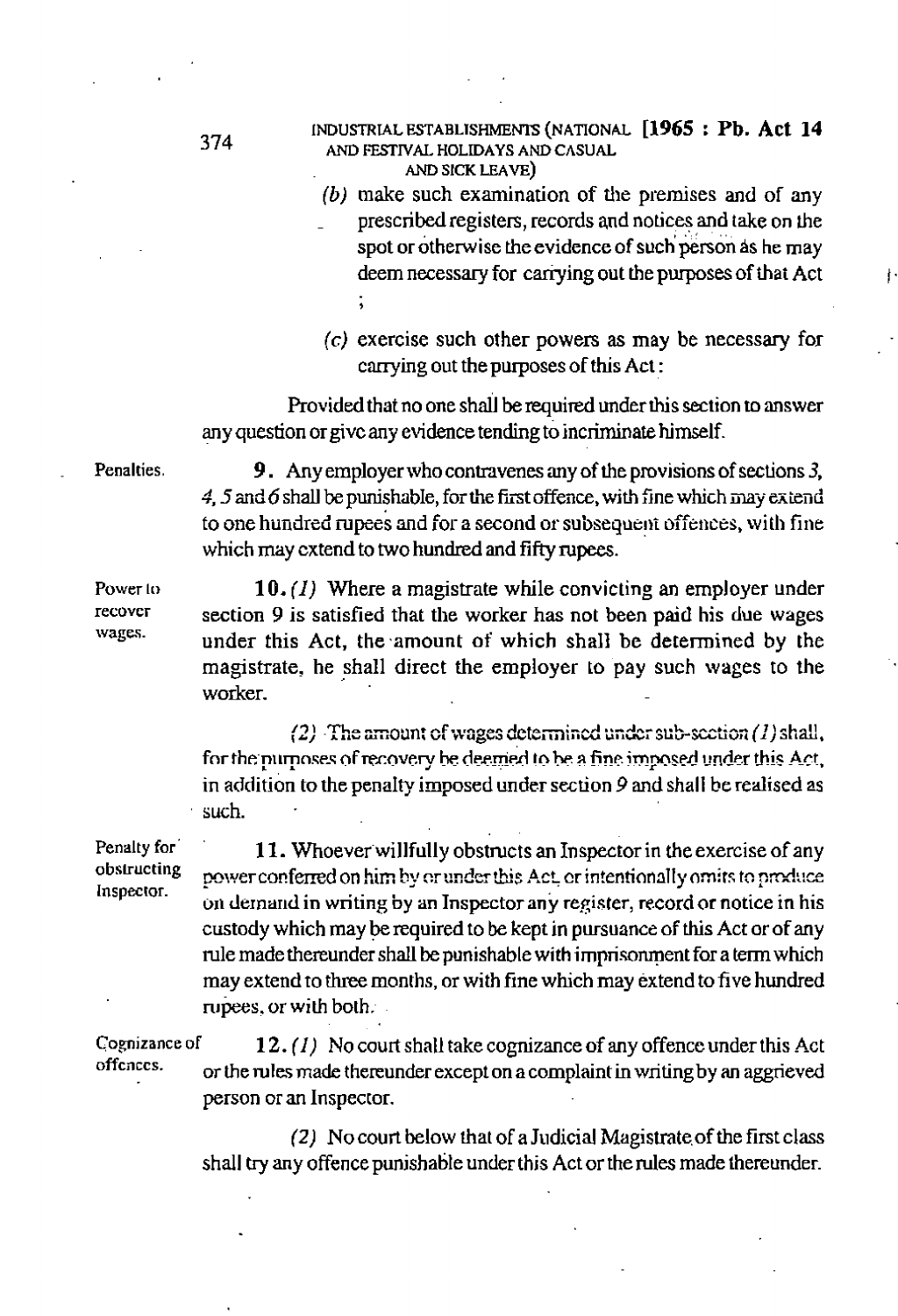### **1965**: **Pb. Act 14 Industrial ESTABLISHMENTS (NATIONAL AND FEDIVAL HOLUDAYS AND CASUAL 375 AND SICK LEAVE)**

**13.** *(I* Nothing **contained in this Act** shall **apply** b- **Exemptions.** 

## *(a)* **my** worker **drawing wages exceeding five** hundred rupees **per** mensem and **empIoyed mainly in a managerial, administrative** *or* **supervisory capacity** ;

*(b)* **any 'worker empoyed in any induskial estabhshment under the control of the Government or Central**  $\kappa_{\rm B}$  ,  $\kappa_{\rm B}$  -  $\frac{100}{\omega_{\rm B}}$ Government **or any State Government to whom** the Civil Service Rules or any other similar rules or regulations **notified** in this behalf by the Government, Central **Government** or **any State Govemment as the case may**  be, **apply** ; **and** 

**(c) any** mine **or oi** l **field.** 

(2) The **Government may in public interest by** notification **exempt either** permanently **or** for **any specified period any class** of **industrial**  establishments horn **all** *or* **any** of **the provisions of this Act subject to such**  condtions **as** the **Government may** deem **fit** .

**14.** Nothing contained in this Act shall affect any rights or Rights and **privileges which any worker is entitled to receive under any other '[law, privileges award,] contract, custom or usage, if** such **rights** or **privilcgcs** are **underothcr**  more fovourable to him than those to which he would be entitled under this Act.

**15.** *(1)* The Govzrnmcn **t may, by** notification **and after** previous power **to** make publication, make rules for the purpose of carrying out the provisions of this rules. **Act.** 

(2) **Ln** pnrtir,u!2r, **2nd** without **~rej~dice** tg **the** foregrin2 ycr,  $\frac{1}{2}$  such rules may provide for-

- **(a) the manner in which, and [he conditions which,** national and **ollier holidays** shall **be allowed** to worker?; **under**  section 3 **;**  $\frac{1}{2}$  **section 3 ;** 
	- *(b)* **the number** of **days for which,** the manner in which, **and theconditions on which, casual** and **sick lcavc shall** be **allowed to workers under section 4** ;
	- {c) **the** fom **and manner in which an account** of **festival holidays,** casual **leave** and **sick leave of workers shall be**  maintained **by** employers **under section** *6.*

affected.

<sup>!.</sup> **Subs!Itu!d by Hqana** *hc:* **24** of **i37Q**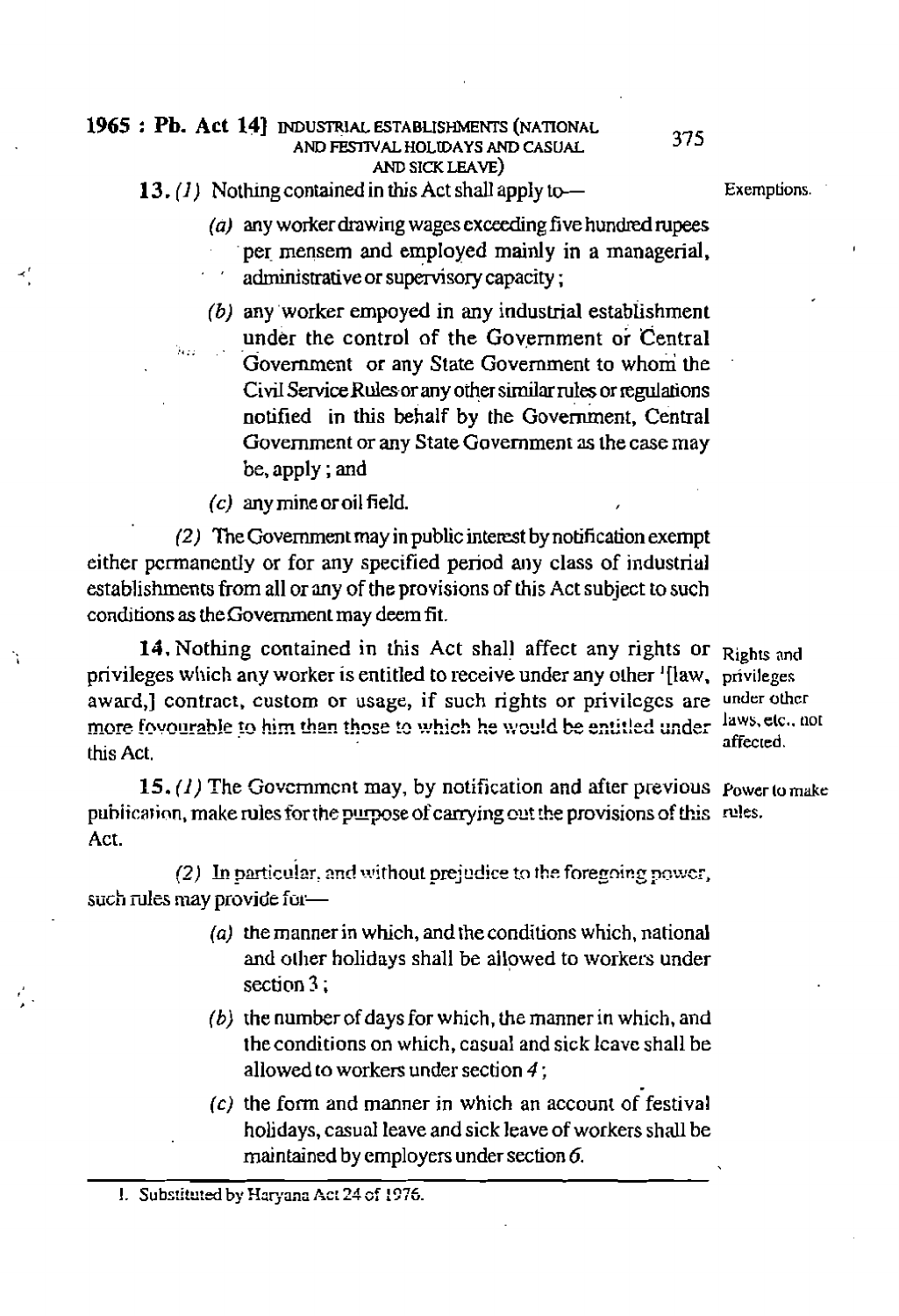#### INDUSTRIAL ESTABLISHMENTS (NATIONAL [1965 : Pb. Act 14 AND FESTIVAL HOLIDAYS AND CASUAL AND SICK LEAVE)

ş.

 $(3)$  In making a rule under this Act, the Government may provide that a contravention thereof shall be publishable with fine which may extend to fifty rupees.

376

(4) Every rule made under this section shall be laid as soon as may be after it is made before '[the House] of the State Legislature while it is in session for a total period of ten days which may be comprised in one session or in two successive sessions and if, before the expiry of the session in which it is so laid or the session immediately following, <sup>2</sup>[the House agrees] in making any modification in the rule or <sup>2</sup>[the House agrees] that the rule should not be made, the rule shall thereafter have effect only in such modified form or be of no effect, as the case may bc; so however, that any such modification or annulment shall be without prejudice to the validity of any thing previously done under that rule.

1. Substituted for the words "each House" by Haryana Adaptation of laws Order, 1968.

2. Substituted for the words "both Houses agree" by ibid.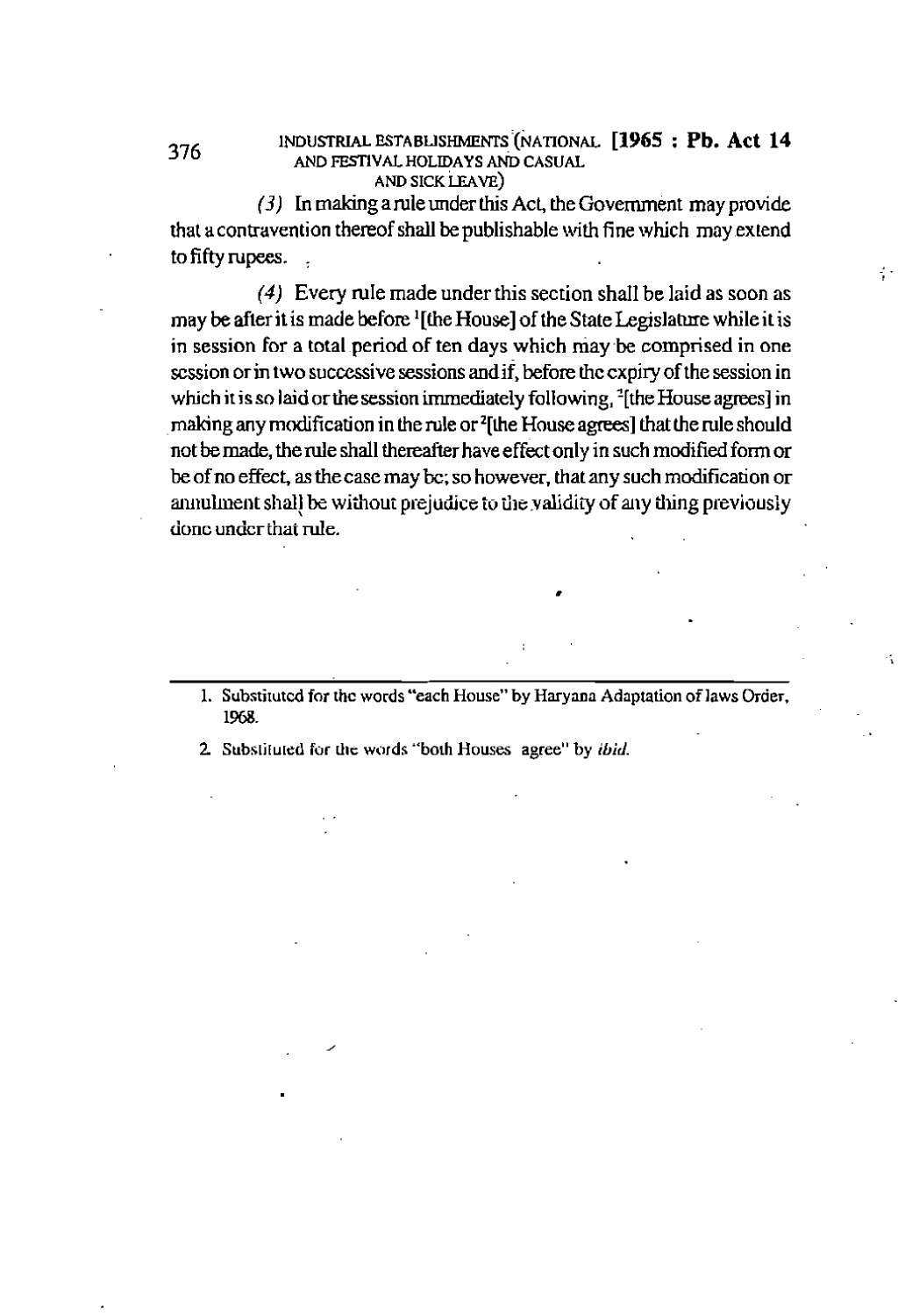#### 1965: Pb. Act 14<sup>1</sup> INDUSTRIAL ESTABLISHMENTS (NATIONAL **AND FESnVAL HOI.WAYS AND CASUAL AND SICK LEAVE)**

#### THESCHEDULE

**[See sectian 3(l)** (b)l

**Ncw Ycar's Day** 

Basant Panchmi.

**Guru Ravi Dass's Birthday.** 

**Shivram.** 

**Holi.** 

₹,

U

**Hola.** 

Id-u1.Fitr.

RamNawni.

Lord Mahavir's Birthday.

Good **Friday.** 

Baisakhi.

**Id-ul-Zuha.** 

**Guru Arjan Dev's** Martyrdom Day. -

Muharrum.

**Milad-ul-Nabi.** 

**Imam Ashatami.** 

**Dusschra.** 

**Maharishi Balmik's Binhday.** 

Diwali.

Lala Lajpat Rai's Death Anniversary.

Guru **Nank's Birthday.** 

**Guru Teg Bahadur's Martyrdom Day.** 

 $\mathbf{C}$ 

**Chrismas Day.** 

Jor **Mela Fatehgarh Sahib.** 

**Guru Gobind Singh's Birthday.** 

**Vishwa** Karma **Jainli.** 

**May Day.**